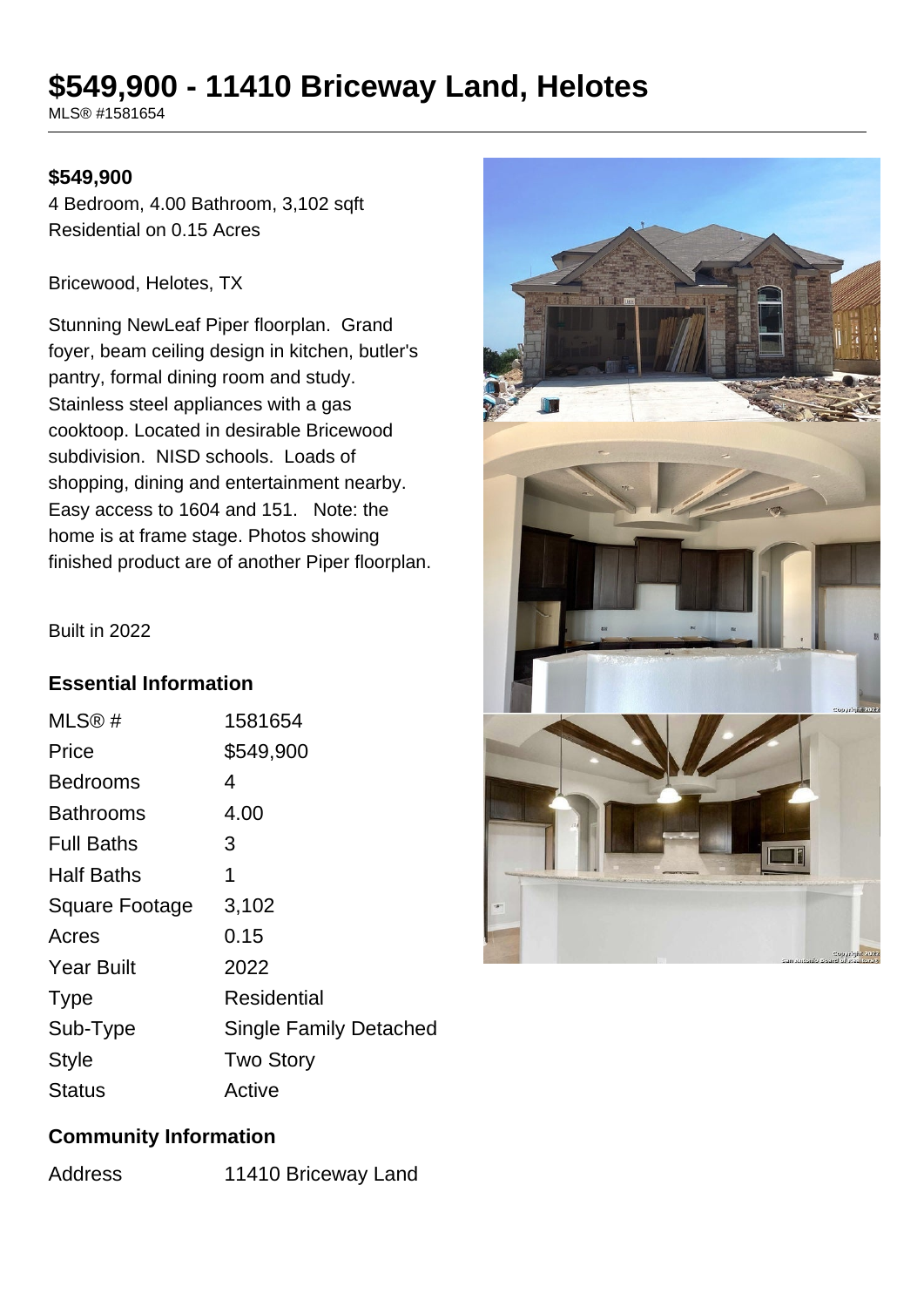| Area<br>Subdivision<br>City<br>County<br><b>State</b><br>Zip Code | 0105<br><b>Bricewood</b><br><b>Helotes</b><br><b>Bexar</b><br><b>TX</b><br>78023                                                                                                   |  |
|-------------------------------------------------------------------|------------------------------------------------------------------------------------------------------------------------------------------------------------------------------------|--|
| <b>Amenities</b>                                                  |                                                                                                                                                                                    |  |
| Amenities<br>Parking<br># of Garages<br>Pool                      | Park/Playground, Basketball Court<br>Two Car Garage<br>$\overline{2}$<br><b>None</b>                                                                                               |  |
| <b>Interior</b>                                                   |                                                                                                                                                                                    |  |
| Interior                                                          | Separate Dining Room, Eat-In Kitchen, Breakfast Bar, Walk-In Pantry,<br>Game Room, Utility Room Inside, Secondary Bedroom Down, High<br>Ceilings, Open Floor Plan, Two Living Area |  |
| Appliances                                                        | Ceiling Fans, Washer Connection, Dryer Connection, Cook Top, Built-In<br>Oven, Microwave Oven, Disposal, Dishwasher                                                                |  |
| Heating                                                           | Central                                                                                                                                                                            |  |
| Cooling                                                           | <b>Two Central</b>                                                                                                                                                                 |  |
| Fireplaces                                                        | Not Applicable                                                                                                                                                                     |  |
| # of Stories                                                      | 2                                                                                                                                                                                  |  |
| <b>Stories</b>                                                    | 2                                                                                                                                                                                  |  |
| <b>Exterior</b>                                                   |                                                                                                                                                                                    |  |
| <b>Exterior</b>                                                   | Brick, 4 Sides Masonry, Stone/Rock                                                                                                                                                 |  |
| <b>Exterior Features</b>                                          | Covered Patio, Privacy Fence, Sprinkler System, Double Pane Windows                                                                                                                |  |
| Lot Description                                                   | <b>Bluff View</b>                                                                                                                                                                  |  |
| Roof                                                              | Composition                                                                                                                                                                        |  |
| Construction                                                      | <b>New</b>                                                                                                                                                                         |  |
| Foundation                                                        | Slab                                                                                                                                                                               |  |
| <b>School Information</b>                                         |                                                                                                                                                                                    |  |
| <b>District</b>                                                   | Northside                                                                                                                                                                          |  |
| Elementary                                                        | <b>FIELDS</b>                                                                                                                                                                      |  |
| Middle                                                            | <b>FOLKS</b>                                                                                                                                                                       |  |

High John Marshall Harlan HS

## **Additional Information**